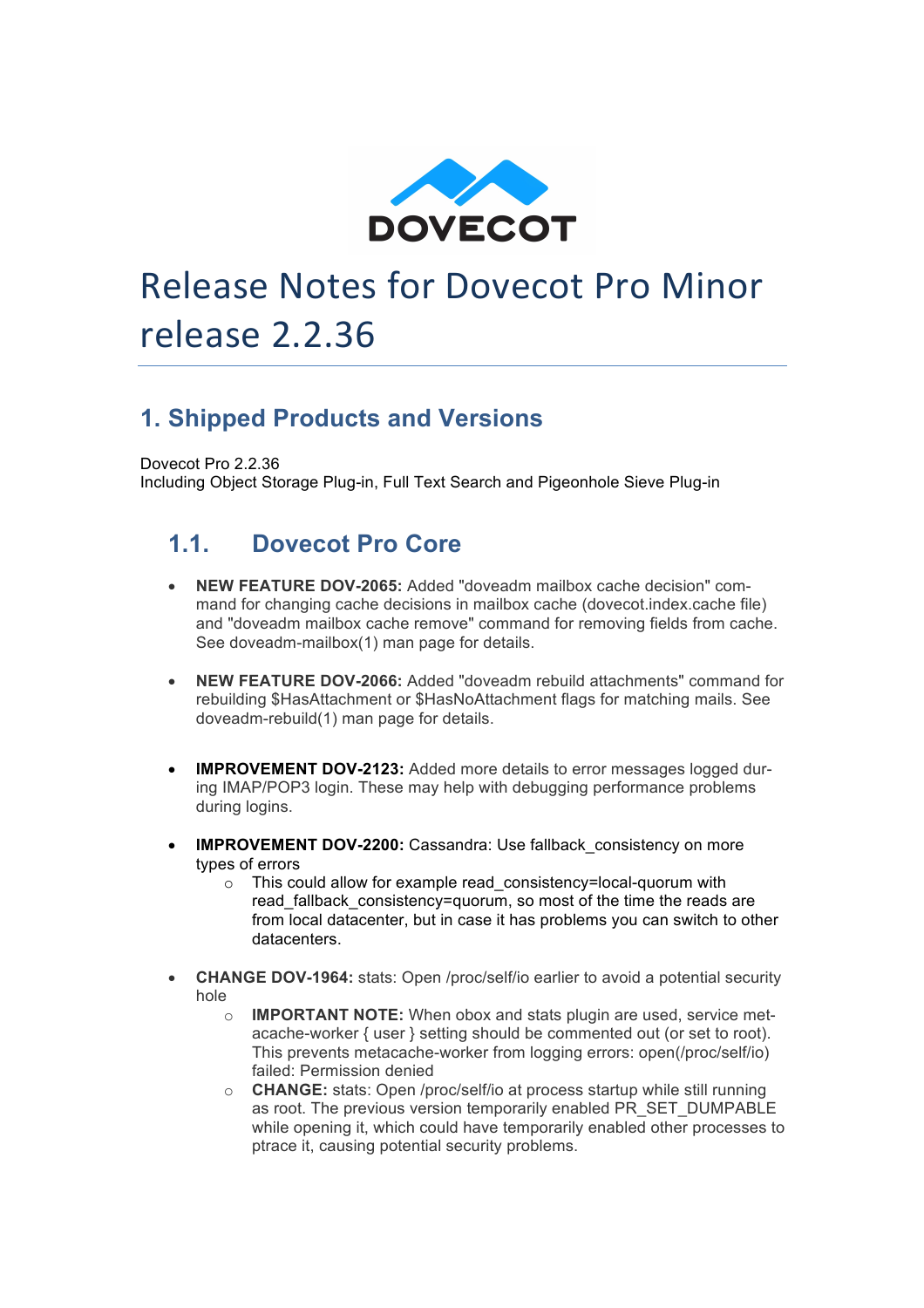- **CHANGE DOV-2001:** login: If ssl\_require\_crl=no, skip CRL checks for incoming imap/pop3 client certificates.
- **BUG DOV-1571:** Searching mails in a virtual folder could have caused mails to be indexed wrongly. This resulted in: Error: fts: docindex - add\_hdr\_or\_body mailbox GUID ... with out-of-order UIDs, have ... after ...
	- o Note that this bugfix won't fix the existing broken FTS indexes. It only prevents new broken indexes from being created.
- **BUG DOV-1960:** login-proxy: Revoked certificates aren't accepted with ssl\_require\_crl=no
- **BUG DOV-1998/57184:** Body snippet generation for HTML mail doesn't ignore &entities inside blockquotes, even though everything else is ignored inside blockquotes. This produces strange looking snippets.
- **BUG DOV-2056:** If namespace root directory didn't exist, trying to access it in some configurations may have failed with: Error: Couldn't create mailbox list lock .../mailboxes.lock: file\_create\_locked(.../mailboxes.lock) failed: safe\_mkstemp(.../mailboxes.lock) failed: No such file or directory
- **BUG DOV-2057:** dsync: Locking fails for new users, because home directory isn't created automatically: Error: Couldn't lock .../.dovecot-sync.lock: safe\_mkstemp(.../.dovecot-sync.lock) failed: No such file or directory
- **BUG DOV-2078:** fs-posix: Directory iteration doesn't list symlinks with nonexistent destination on NFS with nordirplus mount option.
	- o This caused "doveadm fs delete -R" to fail when trying to delete .dovecot.sieve symlink.
- **BUG DOV-2109/57824:** imapc: Duplicate UIDs on a remote IMAP server aren't detected with imapc\_features=fetch-msn-workarounds or no-msn-updates. This results in: Panic: file imapc-mailbox.c: line 533 (imapc\_untagged\_fetch): assertion failed: ( $\text{lseq} == \text{mbox} \text{-} \text{sync}$  next  $\text{lseq}$ )
- **BUG DOV-2111:** imapc: If a broken remote IMAP server sends untagged FETCH reply where key-value pair is missing the value, the process segfaults.
- **BUG DOV-2114:** If imapc issues expunge which causes remote server to disconnect, and folder is empty after reconnect, imapc crashes: Panic: file imapcsync.c: line 328 (imapc\_initial\_sync\_check): assertion failed: (mail\_index\_is\_expunged(view, lseq) || seq\_range\_exists(&ctx->mbox- >delayed\_expunged\_uids, luid))
- **BUG DOV-2122:** POP3 server disconnections may cause: Panic: file pop3cclient.c: line 308 (pop3c\_client\_wait\_one): assertion failed: (client->fd != >state == POP3C\_CLIENT\_STATE\_CONNECTING)
- **BUG DOV-2136:** imapc\_features=no-msn-updates results in "FETCH UID mismatch" errors if new mails arrive after mails have already been expunged in the same imapc session
- **BUG DOV-2161:** Full text search indexing didn't index mail content around NUL characters. This could have been a few kilobytes of text.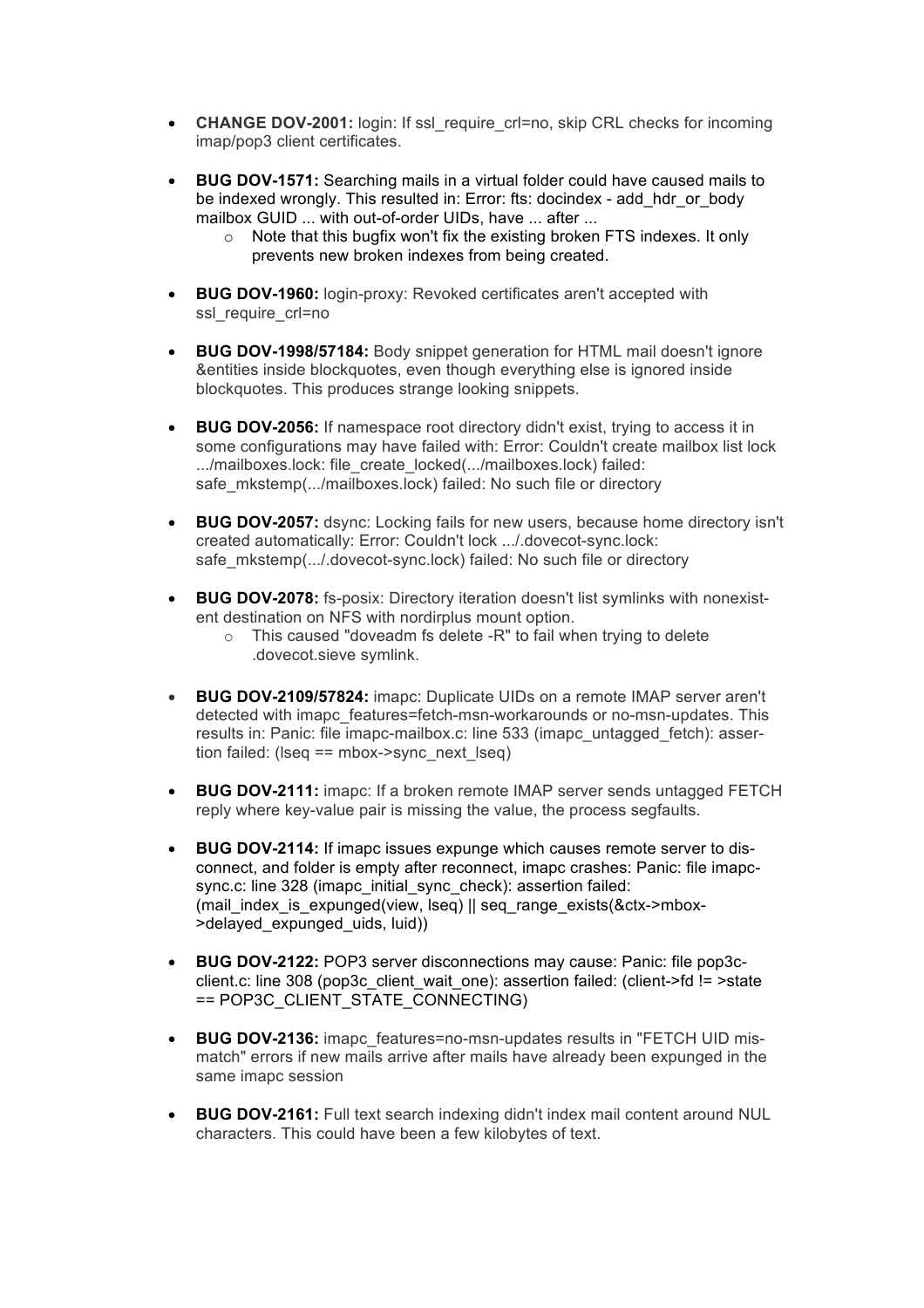- **BUG DOV-2179:** Obsolete dovecot.index.cache offsets are sometimes used. Trying to fetch a field that was just added to cache file may not have always found it.
- **BUG DOV-2243:** dict-sql: Reading NULL values from the database caused a crash.
- **BUG DOV-2247:** Cassandra: read consistency=quorum couldn't be used. However, it existed with empty name, i.e. "read\_consistency=" enabled the quorum.
- **BUG DOV-2112:** imapc: If SELECT INBOX fails with NO, CREATE INBOX is sent

## **1.2. Object Storage Plug-in**

- **IMPROVEMENT DOV-1484:** Support fs-dictmap (Cassandra) more efficiently with other object storages besides just sproxyd.
	- $\circ$  storage-objectid-prefix=<prefix> : Store all objects as <prefix>/<objectid>. The objects can be efficiently copied within the dict. This setting should be used in obox fs for storing mails under <prefix>. For example storageobjectid-prefix=%u/mails/
	- $\circ$  storage-passthrough-paths=full|read-only : Assume that object ID is the same as the path. Objects can't be copied within the dict. This setting should be used for obox\_index\_fs and fts\_dovecot\_fs, because they don't need to support copying objects.
		- § With "full" the object ID is written to dict as an empty value (because it's not used).
		- The "read-only" can be used for backwards compatibility so that the path is still written to the dict as the object ID, even though it's not used (except potentially by an older Dovecot version).
	- o storage-objectid-migrate : This is expected to be used with storageobjectid-prefix when adding fs-dictmap for an existing installation. The newly created object IDs have "<storage-objectid-prefix>/<object-id>" path while the migrated object IDs have "<user>/mailboxes/<mailboxguid>/<oid>" path. The newly created object IDs can be detected from the 0x80 bit in the object ID's extra-data. Migrated object IDs can't be copied directly within dict - they'll be first copied to a new object ID using the parent fs. Note that this setting must not be removed afterwards, otherwise access to the old object IDs will fail.
		- storage-objectid-migrate-\*.sh scripts are provided to perform the migration. NOTE: Make sure the user can't be accessed during migration, not even new mail deliveries. Also be sure to run "doveadm metacache flush" for the user before calling the scripts. Otherwise a background flush might change the mailbox.
- Example configuration with migration enabled:

```
obox_fs = fscache:1G:/var/lib/fscache:dictmap:proxy:dict-
async:cassandra ; s3:http://storage.example.com/ ; refcounting-
table:storage-objectid-prefix=%u/mails/:storage-objectid-
migrate:bucket-size=10000:bucket-cache=%h/buckets.cache:delete-
timestamp=+10s:bucket-deleted-days=10
```

```
obox_index_fs = dictmap:proxy:dict-async:cassandra ; 
s3:http://storage.example.com/ ; diff-table:storage-passthrough-
paths=full
```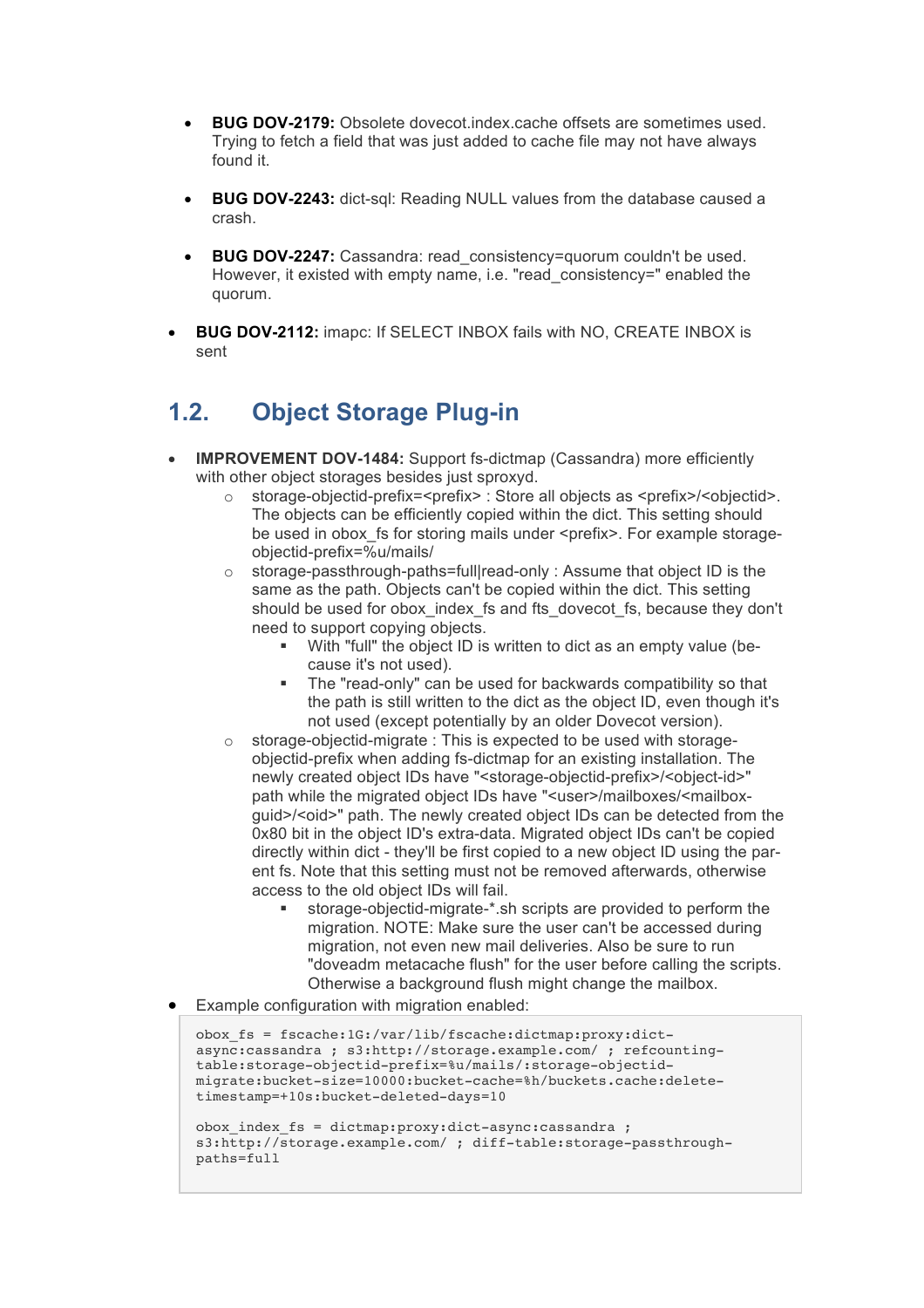```
plugin {
  fts dovecot fs = fts-cache:fscache:1G:/var/lib/ftscache:
s3:http://storage.example.com/ ; dict-prefix=%u/fts/:storage-
passthrough-paths=full
}
```
- **CHANGE DOV-2231:** service metacache-worker's default user was changed from \$default\_internal\_user (dovecot) to root. This process's configuration should be similar to lmtp/doveadm, which also use root as the default.
- **BUG DOV-998/52627:** fs-dictmap: If lockdir setting wasn't used and multiple copies of the same mail were being deleted in the same transaction, this caused multiple DELETEs with the same object ID to be sent to the object storage.
- **BUG DOV-1957:** Running "doveadm fscache rescan" as root may result in fscache.log being owned by root
- **BUG DOV-1962:** fs-swift, fs-scality: Bulk delete/link requests fail because they have too many files
	- o Our documentation generally recommended using bulk\_delete=1 and bulk link=1. These still work and enable the default limits (1000), but they are deprecated. The new settings to specify limits can be specified by using bulk delete limit=1000 and bulk link limit=1000.
- **BUG DOV-2168:** obox: Moving user to another backend may wrongly cause selfbundle to be created instead of base-bundle
	- o This could have resulted in unnecessary base bundle writes after user was moved to another host

#### **1.3. Full Text Search**

- **BUG DOV-1579:** fts-cache: Desynced cache.log file can cause: Panic: file fts-filecache.c: line 1041 (fts\_cache\_readdir): assertion failed: (olditrip->flags.size\_in\_name == itriplet->flags.size\_in\_name)
- **BUG DOV-1580:** If fts.S\* file somehow ends up with UNK/UNK lines, it may cause: Panic: file fts-file-cache.c: line 297 (fts\_cache\_file\_path): assertion failed: (ctriplet->metadata.stats.stats[which].filesize != FTS\_STATS\_UNKNOWN)
- **BUG DOV-2104:** FTS indexing may crash with: Panic: file fts-index-merge.c: line 271 (fts\_index\_merge\_do\_merge): assertion failed: (newidx > idx1 && newidx > idx2)
- **BUG DOV-2246:** sign fts\_dovecot with compression or encryption caused "fts\_dovecot: Index keeps changing under us too rapidly" errors.